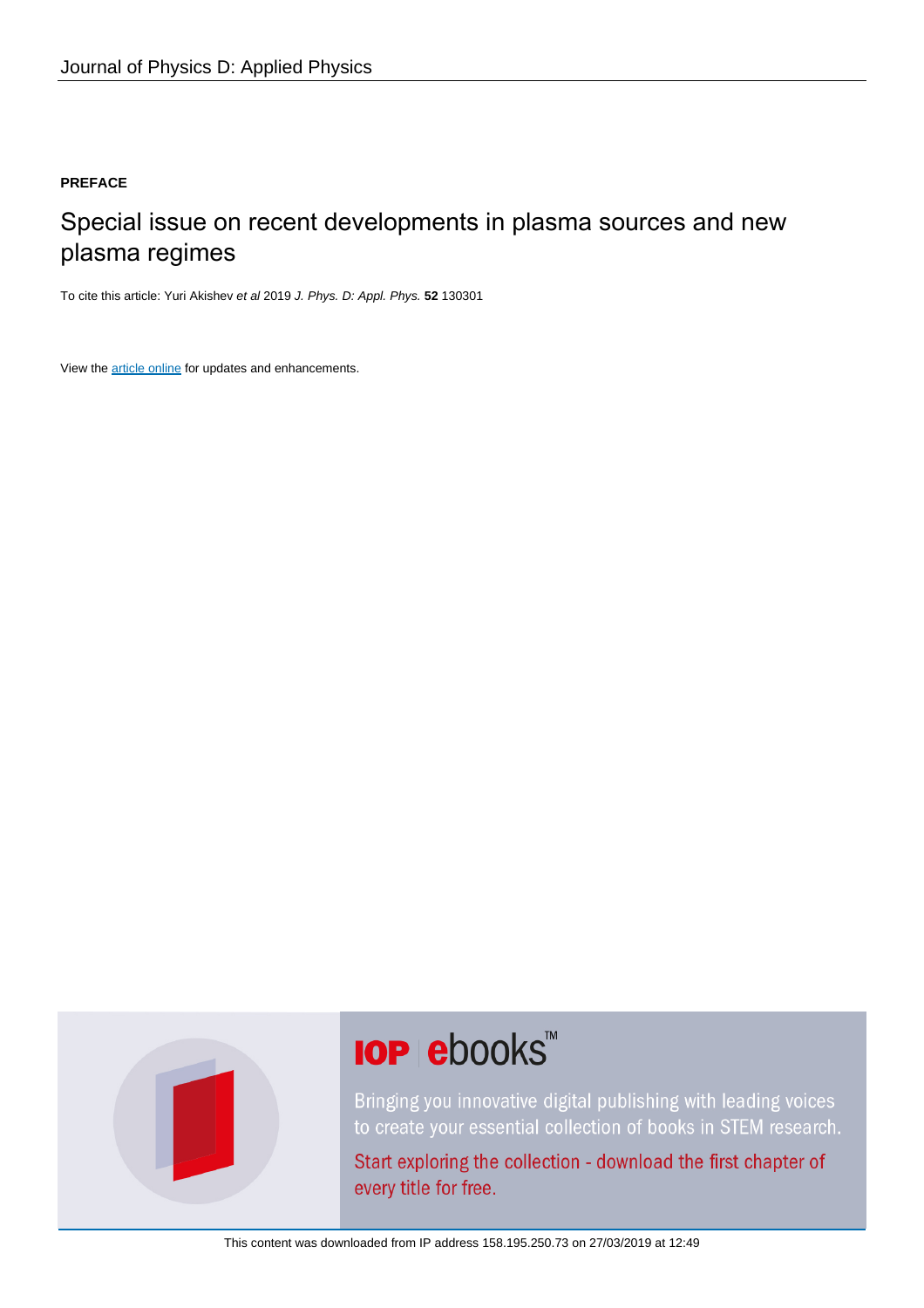### **Preface**



# **Special issue on recent developments in plasma sources and new plasma regimes**

#### **Guest Editors**

#### **Yuri Akishe[v](https://orcid.org/0000-0001-8379-5782)**

*State Research Centre of Russian Federation TRINITI, Moscow, Russia* E-mail: [akishev@triniti.ru](mailto:akishev@triniti.ru)

#### **Zdenko Machala**

*Comenius University, Bratislava, Slovakia* E-mail: [machala@fmph.](mailto:machala@fmph.uniba.sk) [uniba.sk](mailto:machala@fmph.uniba.sk)

#### **Nikolay Koval**

*High-Current Electronics Institute, Tomsk, Russia* E-mail: [koval@hcei.tsc.ru](mailto:koval@hcei.tsc.ru) With great enthusiasm we present this special issue of *Journal of Physics D: Applied Physics*, which collects the best selection of the recent state-of-the-art in experimental and numerical research of non-thermal plasma sources and discharge regimes and their wide application possibilities. The research achievements and generation of such plasma discharges promote the advances in many areas of science and technology and open or stimulate new horizons and possibilities for their uses. The issue presents a wide spectrum of new approaches for pulsed generation of plasmas by the ultra-high electric field of nanosecond/ sub-nanosecond duration, formation of discharges with runaway electrons, and generation of plasma by electromagnetic beams from microwave to terahertz diapason. New plasma regimes that were created by various plasma jets and multi-jets, dielectric barrier or other kinds of gas discharges operating in gases, as well as discharges interacting with or directly in liquids are also extensively addressed. Several contributions include modeling of some of these new plasma regimes, and most of them provide examples of applications that benefit from these plasma source designs, with a special focus on biomedical, agricultural, combustion, environmental, nanoparticle and diamond synthesis, and other emerging applications.

The special issue is launched with a topical review on low pressure discharges with hollow cathode and anode and their applications, by Korolev and Koval [\[1](#page-4-0)]. As historically plasma science started with low pressure electrical discharges and recently the focus moved to atmospheric pressure with a large variety of new applications, reviewing low pressure discharges with extremely small neutral particle density and electron free path in excess of the size of the discharge gap, where the discharge regimes are between the avalanche ionization and pure vacuum discharge in the cathode metal vapors, is still timely. New approaches to the interpretation of the discharge formation mechanism and sustaining are discussed and offer the possibility to obtain a uniform plasma in a large volume of the cathode or anode cavity, in the sources of electron and ion beams based on the plasma cathode and in the high-current pseudospark switches.

Several research papers in the issue deal with recent developments and new plasma regimes under low pressures. Burdovitsin *et al* [\[2](#page-4-1)] investigated the beam-plasma formed by an energetic electron beam at fore-vacuum pressure (1–10 Pa range). The maximum plasma density at the optimum collector potential can be much greater than the plasma density when the collector is at ground or at floating potential.

Bokhan *et al* [[3\]](#page-4-2) studied an open discharge with counter-propagating electron beams applicable in high voltage pulsed switches with a sub-nanosecond leading edge (kivotrons). It was shown that a fast current development arises when the discharge self-sustaining mode is caused by the photoemission from the cathodes due to the resonant radiation emitted by fast helium atoms with a large Doppler shift with respect to the line center. As a result, the emitted radiation reaches the cathode without absorption by the helium gas. They have shown that the radiative, collisional-radiative, and three-body collision recombination mechanisms significantly contribute to the afterglow decay only when the plasma density remains higher than  $10^{12}$  cm<sup>-3</sup>.

Runaway electrons with extremely high energy have been of great recent interest in plasma community. A reason of that runaway electrons form e-beam directly in the atmosphere of working gas without the use of additional vacuum equipment. Akishev *et al* [\[4](#page-5-0)] present a three-electrode open discharge in the pulsed overvoltage in low pressure deuterium as an effective source of the high-current beam of runaway electrons with energy up to 25 keV. Numerical calculations support their experiments to unveil the mechanisms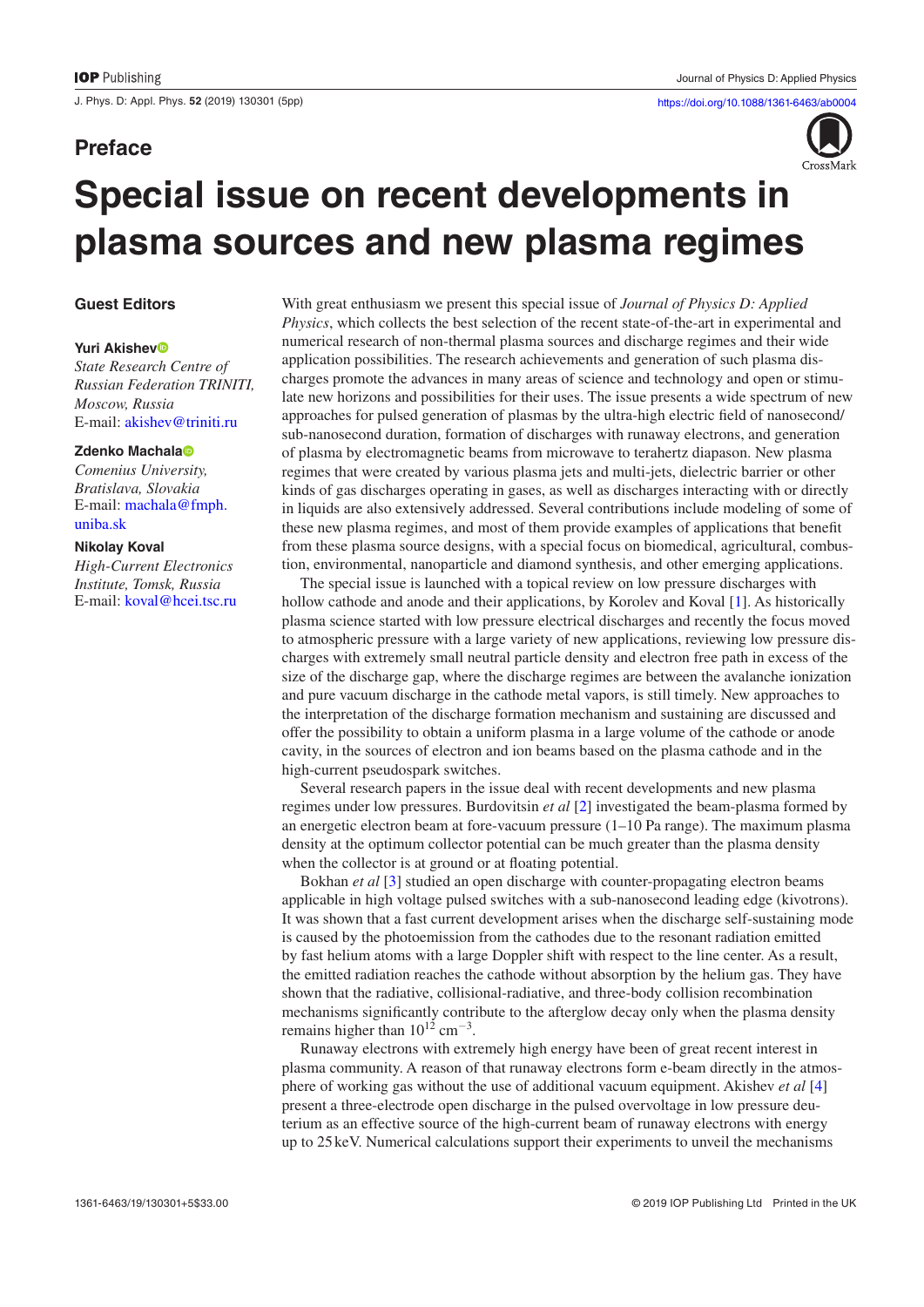responsible for the breakdown, sustaining and instability of the strongly overvoltage pulsed discharge in a narrow gap.

Zubarev *et al* [[5\]](#page-5-2) numerically investigated the conditions under which runaway electrons are generated in a gas diode with a strongly nonuniform electric field created by electrodes of specific geometry. This electrode-shape conditions supplement the classical electron runaway condition according to which the field strength near the emitting edge of the cathode should exceed some value depending only on gas parameters. For a sharp-edged cathode, the new condition imposes more stringent requirements on the field strength compared with the classical one, which was also supported by experiments.

Generation and registration of runaway electron beams during the breakdown of highly overvoltaged gaps filled with dense gases  $(SF_6, CO_2, Ar, and N_2$  at pressures of up to 1.2MPa) is addressed in the article of Tarasenko *et al* [[6\]](#page-5-3). They investigated the dynamics of plasma glow in the space between a sharp-ended tubular and a plane electrode during the prebreakdown stage of a nanosecond discharge. The generation of a runaway electron beam and fast electrons contributes to the formation of a discharge in a diffuse form and the time of runaway electron beam formation correlates with the maximum voltage in the gap.

Gas discharges in quasioptical beams of electromagnetic radiation of the THz frequency band are attractive for both fundamental and applied research, addressed here by Sidorov *et al* [[7\]](#page-5-4). A significant difference of the THz discharge from that at lower frequencies, even in the dynamics of discharge glow was shown. The maximum of the discharge glow was observed after the end of the THz pulse and the afterglow duration was hundreds of microseconds. Their paper is devoted to the theoretical and experimental study of the breakdown thresholds of various gases by radiation at 263 and 670 GHz and the study of discharge dynamics in noble and molecular gases under 670 GHz radiation.

At slightly lower gyrotron frequencies (about 30 GHz), millimeter wave radiation induced microwave discharge is characterized by high plasma density and its size can be controlled by the wave beams, as reported by Vikharev *et al* [\[8](#page-5-5)]. Such discharges can be employed for advancing the technique of chemical vapor deposition of diamond films. Discharge characteristics at extreme values of power density up to 1000–1500 W cm−<sup>3</sup> allow for the homoepitaxial growth of diamond.

Belevtsev *et al* [\[9](#page-5-6)] present comprehensive studies on a self-sustained volume discharge in  $SF<sub>6</sub>$ -based working media for electrochemical non-chain hydrogen fluoride (deuterium fluoride) lasers at various gas pressures and the discharge gaps with a large interelectrode distance. A radically new mechanism of the ionization instability in  $SF<sub>6</sub>$ -based mixtures at intermediate pressures has been first considered and they developed a relevant mathematical theory, explaining qualitatively break-up of the discharge current into separate filaments in a laser-heated  $SF_6$ -mixture.

Let us move to atmospheric pressure while staying with high frequencies. Krcma *et al* [[10\]](#page-5-7) developed a novel 2.45 GHz microwave micro torch, which produces a surface wave discharge operating at low power of 25 W by a surfatron resonator in argon (with admixtures of nitrogen and oxygen). Two different configurations were used and emission plasma parameters were determined. Such micro torch provides applicability for the surface treatment of biological objects and the torch conditions can be modified by molecular gases additions.

Non-thermal atmospheric pressure plasma jets are widely applicable in biomedical applications and surface modification for the removal and 3D-treatment of various subjects having low resistance against high temperature. Their penetration and propagation into volumes of sub-millimeter to micrometer sizes is demanded by practical needs in medicine, such as disinfection of the inside of catheter tubes, tooth cavities, skin pores and enhancement of plasma catalysis in porous catalysts. There are five papers in the issue dealing with plasma jets. Brahme *et al* [[11\]](#page-5-8) used a low voltage RF driven argon and helium plasma jets with the plasma generation outside a capillary tube with a large aspect ratio followed by its penetration and propagation inside the capillary and determine the limitations on the penetration diameter, and the underpinning mechanisms of the plasma propagation and penetration process.

Enhanced plasma jet setup based on a capacitively coupled discharge and adapted for endoscopic medical applications is described in the article by Winter *et al* [[12\]](#page-5-9). The authors found that a combination of neon feed gas,  $CO<sub>2</sub>$  shielding gas and a current limited high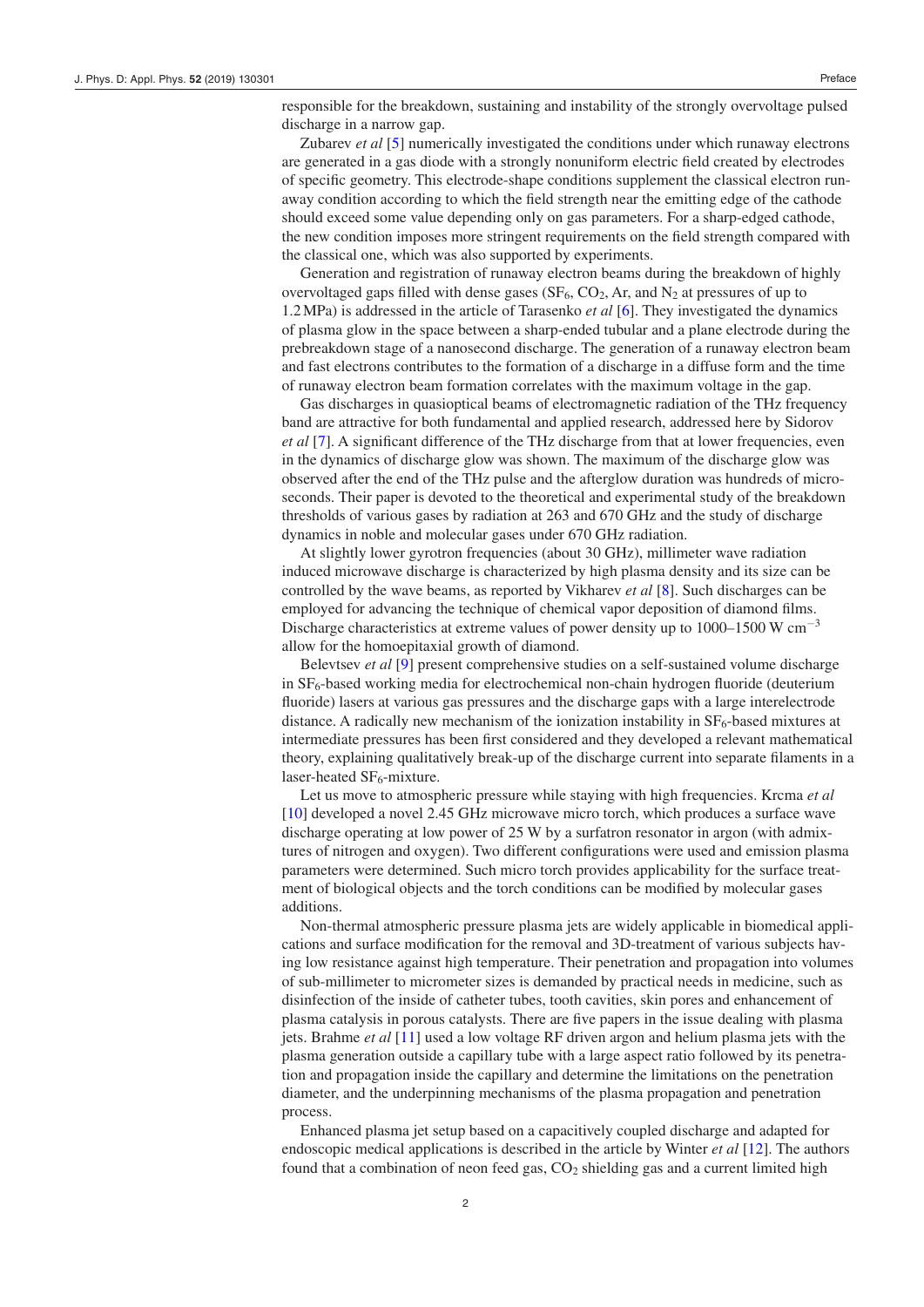voltage supply gives the best bactericidal results and, at the same time, reduces material erosion as well as patient leakage current.

Belevtsev *et al* [\[13](#page-5-10)] performed a spectral diagnostics of atmospheric pressure nitrogen plasma jet in the zone of its destructive interaction with heat-resistant graphite material. Changes in the concentration of emitting carbon atoms and CN near the surface of isotropic graphite occur in the process of intense and long (100–150s) exposure of graphite to a nitrogen plasma jet. The analytical solution of the temperature change in a relaxing nitrogen plasma jet in the absence of graphite confirmed the experimentally observed slow cooling caused by a number of exothermic recombination processes.

Pei *et al* [\[14](#page-5-11)] investigated two discharge modes (a self-pulsing and 'true' DC discharge mode) that were observed for a plasma jet operated at atmospheric pressure with air or nitrogen by applying a DC high voltage to micro-hollow cathode geometry. These different modes can be controlled by gas flow rate and applied high voltage.

The helix plasma jet in a sealed quartz tube with/without a helical coil on the outer surface of the quartz tube was investigated by Liu *et al* [\[15](#page-5-12)]. They applied an additional high voltage pulsed DC power supply to the external helical coil to control the helix plasma inside the tube.

Simonchik and Kazak [[16\]](#page-5-13) characterized oscillations of DC atmospheric pressure glow discharge parameters caused by anode spots blinking. With the elements of chaos theory they demonstrated a mechanism, which allows controlling chaos state in a gas discharge.

The articles written by Babaeva *et al* [\[17](#page-5-14)] (computational study), and Bokhan *et al* [[18\]](#page-5-15) (experimental study) give the detailed information on the development of high-voltage pulsed discharges of nanosecond and sub-nanosecond duration at atmospheric and lower pressures. The conditions determining the domination either of conventional photoionization or preionization by fast electrons from the cathode in the precursor electron production under development of a negative streamer was established in [[17\]](#page-5-14). The conditions under which the switching time of a new gas-discharge sharpener consisting of a series connection of open and capillary discharges in one device can be 100 ps have been determined in [\[18](#page-5-15)].

Dielectric barrier discharges (DBDs), most typically operated at atmospheric pressure, in many varieties of electrodes, geometries, gases etc are still very popular for various applications, e.g. plasma-assisted surface processing or gas phase chemical conversion. Liu *et al* [[19\]](#page-5-16) studied atmospheric-pressure diffuse DBDs obtained in  $Ar/O<sub>2</sub>$  gas mixtures using dualfrequency excitation at 200 kHz and 13.56 MHz radio frequency. The low frequency excitation results in a transient plasma with the formation of an electrode sheath and therefore a pronounced excitation near the substrate. The RF oscillation allows the electron trapping in the gas gap and helps to improve the plasma uniformity.

Klute *et al* [[20\]](#page-5-17) characterized dielectric barrier discharges that produce small, low temperature/power plasmas at atmospheric pressure that can be applied for the detection and quantification of analytes. DBDs can be used as fragmentation and excitation sources to detect elements via optical emission spectrometry, or as ionization sources of molecules for the detection via mass spectrometry. Their work summarizes the development from low pressure DBD implemented in diode laser atomic absorption spectrometry to atmospheric DBDs that can be used for ambient applications such as the trace detection of arsenic species or the soft ionization of molecular compounds.

Neretti *et al* [\[21](#page-5-18)] employed DBDs for annular plasma synthetic jet actuators that demonstrated their ability to produce a tubular flow normal to the surface where the DBD is ignited and enhance the delivery of reactive species towards the target to be treated. Their results show that the presence of charged particles in the jet flow outside the plasma could be an important factor to be accounted for when the plasma actuators are used for treatment purposes.

Non-thermal plasmas are rich sources of various reactive species (depending on the composition of the plasma forming gas) which can initiate or increase the intensity of the desired chemical or biochemical processes in the liquids, or can lead to modification of the electrode surfaces, or promote the formation of various nanoparticles in liquid. These are a few reasons why non-thermal plasmas are now widely used now for the treatment of liquids, either as gas discharge plasma interacting with liquids or plasma directly ignited in the liquid phase. Seven articles of this issue written by Ceriani *et al* [\[22](#page-5-19)], Kashapov *et al* [\[23](#page-5-20)], Hamdan and Cha [[24\]](#page-5-21), Burakov *et al* [\[25](#page-5-22)], Lebedev and Averin [\[26](#page-5-23)], Panov *et al* [\[27](#page-5-24)] and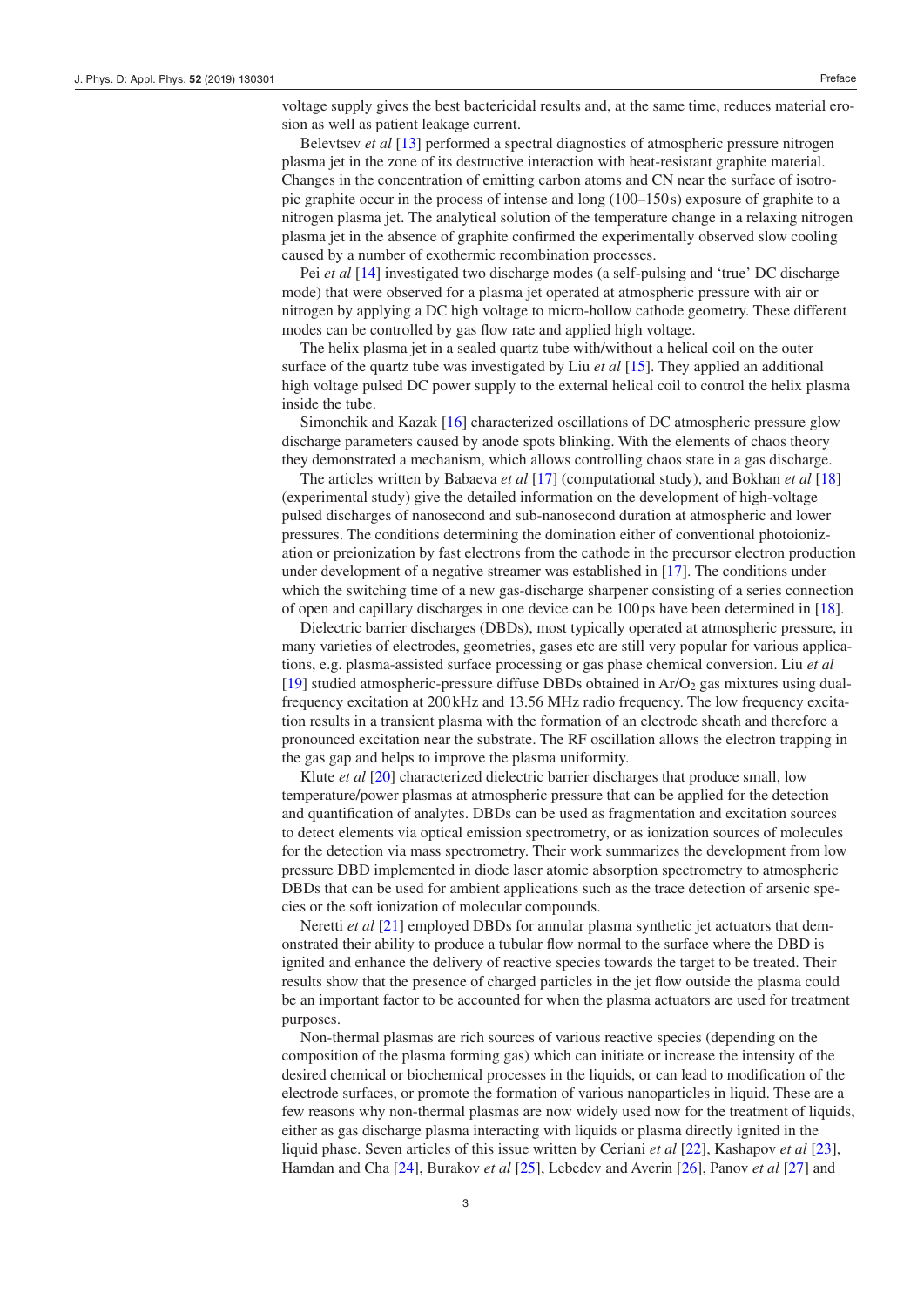Pongrac *et al* [\[28](#page-5-25)] are devoted to description of different plasma-liquid systems which use such liquids as water, electrolyte, crude oil, n-heptane, etc.

Ceriani *et al* [[22\]](#page-5-19) developed a versatile benchtop prototype plasma reactor for water treatment supporting different air discharge regimes: AC powered DBD and DC powered positive and negative corona discharge. They tested the reactor performance using phenol as model pollutant and determined the process energy efficiency, kinetics, nitrated byproducts and extent of mineralization to  $CO<sub>2</sub>$ .

Kashapov *et al* [\[23](#page-5-20)] applied low-voltage (0–350 V) gas discharge with a liquid electrolytic NaOH cathode at various temperatures of the electrolyte to study the influence of the electrolytic cathode temperature on the self-sustaining mechanism of such plasma-electrolyte discharge. The change in the discharge structure with increasing temperature is demonstrated, in particular, the transition from the bulk diffuse discharge to the leader discharge.

Hamdan and Cha [[24\]](#page-5-21) established nanosecond discharges at the interface of two immiscible liquids: *n*-heptane and water (with very different relative dielectric permittivities of 2 and 80, respectively), which could significantly intensify the electric field intensity to enable the synthesis of carbon-based nanomaterials. The synthesized material is a mixture of two carbon-based phases: a crystalline phase (graphite like) embedded into a phase of hydrogenated amorphous carbon.

Plasmas both inside and in contact with liquid for synthesis and surface engineering of carbon and silicon nanoparticles were investigated by Burakov *et al* [[25\]](#page-5-22). The high-voltage discharge between two electrodes submerged into liquid is used for the synthesis of carbon and silicon nanoparticles (NPs). The gas–liquid interfacial discharge plasma generated between a capillary (hollow needle) with flowing argon and the liquid surface is used for surface modification of as-prepared NPs directly in solution.

Plasma discharges in the liquids were further studied by Lebedev and Averin [[26\]](#page-5-23), who applied microwave discharges in crude oil at atmospheric pressure in order to separate metals (Al, Co, Cu, Fe, Mo, Ni, V, and Zn). Panov *et al* [\[27](#page-5-24)] studied the slow 'thermal' (with the average speed of plasma channel propagation of 5 m s<sup>-1</sup>) and fast 'streamer-leader' (up to 7 km s<sup>-1</sup>) breakdown modes in conductive water at conductivity of 90  $\mu$ S cm<sup>-1</sup> in the range of applied voltage from 9 to 27 kV in 1cm gap with pin anode. Finally, Pongrac *et al* [[28\]](#page-5-25) characterized time-resolved emission spectra of  $H\alpha/O<sup>I</sup>$  atomic lines generated by nanosecond pulsed corona-like discharge ignited by fast rise-time high-voltage pulses (duration 6 ns and amplitude  $+100$  kV) in a point-to-plane electrode geometry submerged in deionized water. The electron densities calculated from the  $H\alpha$  profile fit were estimated to be of the order of  $10^{18}$ – $10^{19}$  cm<sup>-3</sup>. Their results indicate that the discharges generated due to the reflected high voltage pulses were very likely generated in the non-relaxed environment.

The guest editors congratulate and thank all the authors for their excellent contributions. We hope they will inspire future investigations of novel plasma sources and discharge regimes in the broad plasma community that may not only tackle the existing needs but also create new plasma applications for various technological/environmental/biomedical challenges.

#### **ORCID iDs**

Yuri Akishev •<https://orcid.org/0000-0001-8379-5782> Zdenko Machala<https://orcid.org/0000-0003-1424-1350>

#### **References**

- <span id="page-4-0"></span>[1] Korolev Y D and Koval N N 2018 Low-pressure discharges with hollow cathode and hollow anode and their applications *J. Phys. D: Appl. Phys.* **[51](https://doi.org/10.1088/1361-6463/aacf10)** [323001](https://doi.org/10.1088/1361-6463/aacf10)
- <span id="page-4-1"></span>[2] Burdovitsin V A *et al* 2018 Effect of collector potential on the beam-plasma formed by a forevacuum-pressure plasma-cathode electron beam source *J. Phys. D: Appl. Phys.* **[51](https://doi.org/10.1088/1361-6463/aace4a)** [304006](https://doi.org/10.1088/1361-6463/aace4a)
- <span id="page-4-2"></span>[3] Bokhan P A *et al* 2018 Limit characteristics of switches based on planar open discharge *J. Phys. D: Appl. Phys.* **[51](https://doi.org/10.1088/1361-6463/aad73f)** [404002](https://doi.org/10.1088/1361-6463/aad73f)